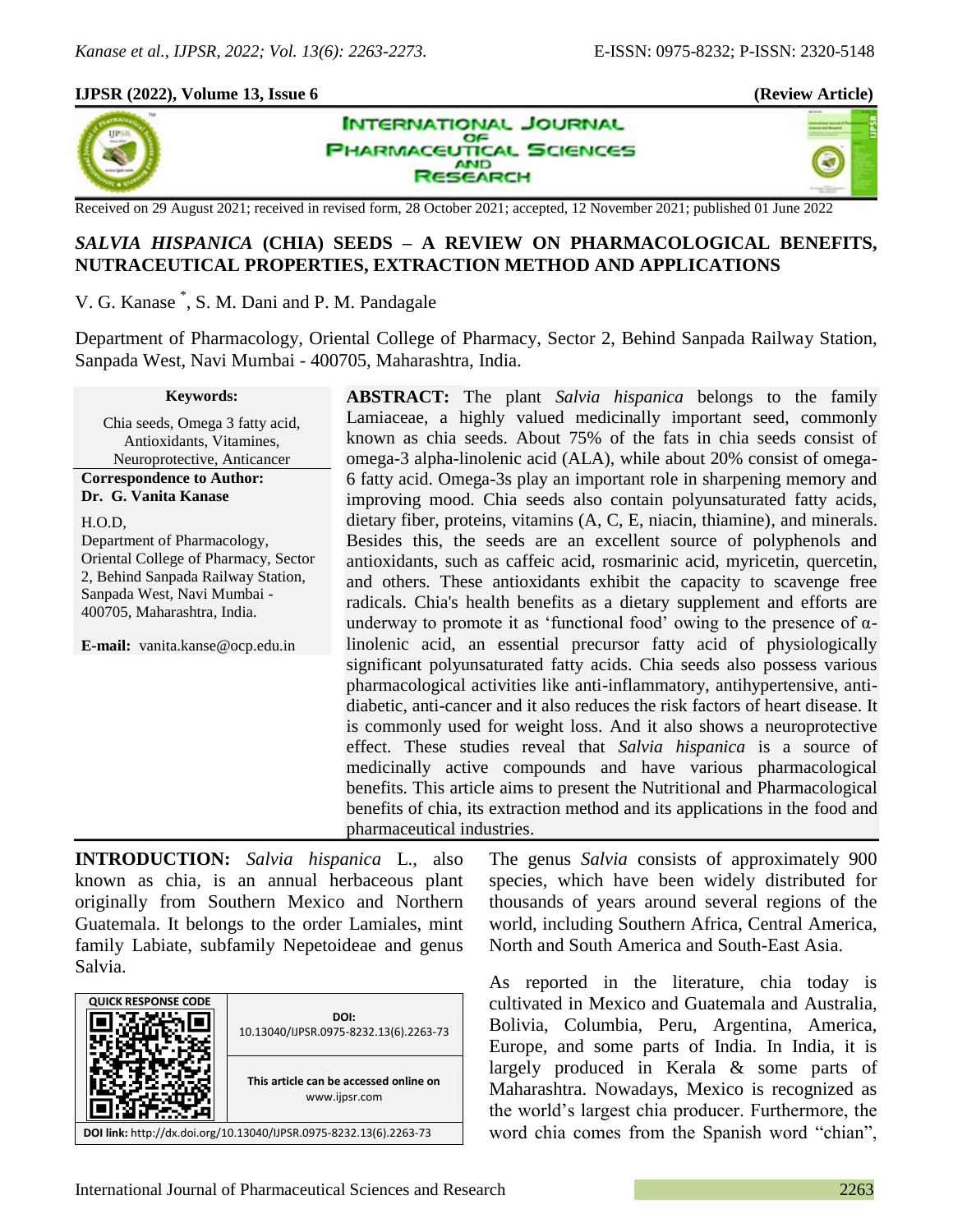which means oily. Chia, *Salvia hispanica* L. exists as an ancient food, providing balanced amounts of minerals, high content of antioxidants, proteins with amino acids in excellent quantity, high omega-3 &6 fatty acids and insoluble fiber.

The chia plant and seeds are shown in **Fig. 1**. The chia seed coat comes with mucilage, which aids in the protection of the seed nutrients entirety, as well as participates in the foods' water retention process 35 .

Thus, this seed forms a crucial source of  $\alpha$ -linoleic, which is among the most beneficial  $\omega$ -3 fatty acids. For the chia seed storage proteins, in most cases, they constitute glutelin fractions, prolamin, albumin, and globulin. The seed's main phenolic compounds include gallic, caffeic and rosmarinic acids  $31$ .

Thus, due to its outstanding benefits, chia seed has attracted industry, researchers, and nutritionists' attention and scholarly interest. In the 21st century, this seed continues to be recognized due to the provision of invaluable nutraceutical benefits, examples being antioxidant and antihypertensive functions.

*Salvia hispanica* L. is mainly grown for its seeds and produces white and purple flowers, which are 3 to 4 mm small and hermaphrodites. The plant itself is sensitive to daylight, it can grow up to 1 m tall, its leaves are reverse petiolate and serrated, and are 4 to 8 cm long and 3 to 5 cm wide.

Chia seeds are generally very small, oval-shaped, 2 mm long, 1 to 1.5 mm wide and less than 1 mm thick. The color of the seed varies from black, grey, or black-spotted to white. Already reported, there is such a marginal difference between black and white Chia seeds that most consider them equal  $33$ .

Nutritional values are similar protein content in black Chia seeds is 16.9%, and fiber content is 32.6%. In white Chia seeds, the protein content is reported to be 16.5% and the fiber content 32.4%. A slight difference is only in morphology; white seeds are larger, thicker and broader than black ones. It is worth mentioning that when black chia seeds are cultivated, around 5% to 8% of white chia seeds are grown simultaneously. Cultivating only white chia seeds gives white chia seeds only  $\overline{1}$ .

In recent years, Chia seeds have become one of the world"s most recognizable foods based on their nutritional properties and medicinal values. Lye and Amin reported that Chia is an excellent ingredient since it contains the highest known amount of α-linolenic acid and can be easily added to commercial food  $12$ .

It has been reported in several studies that chia seeds, due to the high percentage of fatty acids present, can be crucial for health, antioxidant, and antimicrobial activity. And it is also added to various food beverages.

Salvia genus **Fig. 1** has around 900 species growing worldwide, most of which are grown as ornamentals and for oilseeds. Chia grows in tropical to temperate zones from planes to hilly regions. However, recently there is a revived interest in Chia as an agricultural crop owing to the nutrition value of the seed oil  $34$ .

Epidemiological and experimental evidence establishes a strong relationship between dietary fat and the incidence of coronary heart disease, cancer, diabetes, and depression. Cardiovascular diseases contribute to 20% of total clinical mortality among Indians every year and economically cost around 54.5 million annually.

Increased dietary intake of long-chain fatty acids derived from α- linolenic acid is associated with a reduced risk of cardiovascular diseases  $14$ . PUFAs have been used successfully in rheumatoid arthritis and bronchial asthma. Epidemiological studies suggest that dietary fatty acids are rich in  $\alpha$ linolenic acid-enhanced childhood teaching and behavior ability, leading to a decrease in the burden of psychiatric illnesses in adults.

Chia seeds contain about 25-38% oil and have the highest known percentage (60%) of alpha-linolenic fatty acid (ALA). The three main omega-3 fatty acids are alpha-linolenic acid (ALA), eicosapentaenoic acid (EPA), and docosahexaenoic acid (DHA).

EPA and DHA with  $\Delta 6$  and  $\Delta 5$  desaturase enzymes and, hence, can be substituted for fish oils. Therefore, the dietary ALA could exert similar physiological effects as in the case of EPA and DHA from dietary fish oils  $32$ .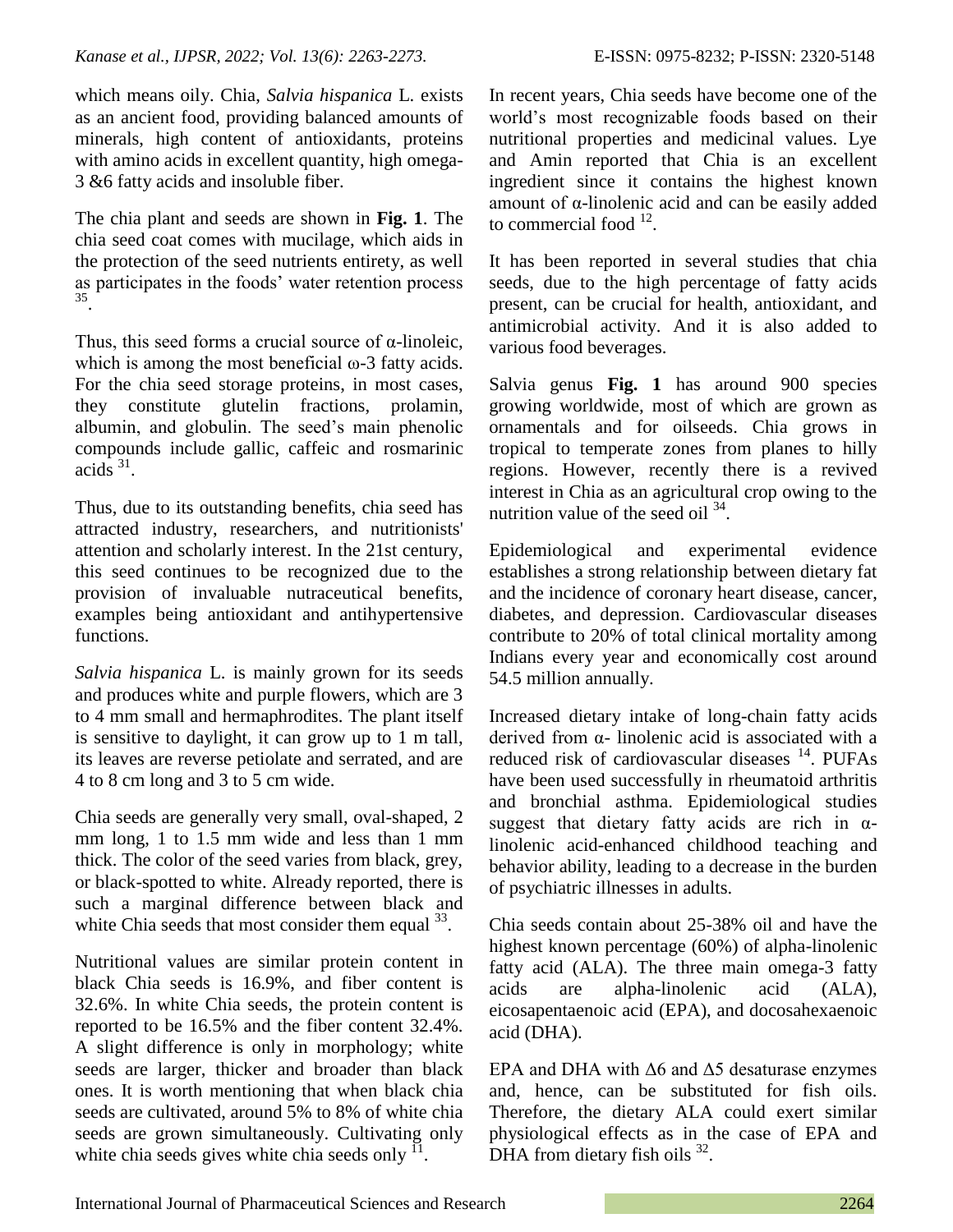

**FIG. 1: CHIA PLANT AND SEEDS**

**Extraction Procedure:** Oil from Chia seeds is extracted using one of the three methods generally used for any oil seeds; the compression method involves pressing the seeds at 4 °C or 25 °C in the dark. This results in the preservation of antioxidant contents; however, oil recovery is limited Solvent extraction–involves the Soxhlet method using organic solvents like hexane. Though functional characteristics like absorption capacity and emulsifying stability are favored, this method is least preferred as it poses health issues from the use of hexane. Supercritical fluid extraction–is the preferable method that uses carbon dioxide at 80 ºC resulting in a better purity of ALA. The oil yield is increased with high pressure it is known that the usage of different extraction methods is causing variation in the extraction yields, quality, and content of fatty acids, as well as the content of dietary fibers, antioxidant content, *etc*. The extraction of chia oil is conventionally by Soxhlet extraction. Non-polar conventional organic solvents such as n-hexane or ether are used. The advantages of using conventional solvent (CS) extraction are mainly the simplicity of the method, relatively high extraction yield, and suitable functional characteristics of the oil (such as waterholding, absorption capacity, organic molecule absorption, molecule stability). Meanwhile, the disadvantages are decreased antioxidant activity due to the decomposition of thermolabile antioxidants and the environmental and health concerns involved in using n-hexane. Masa & Zelijko studied the properties of chia oil extracted using different solvents (ethyl acetate, isopropanol, and n-hexane). It was considered that concerning the oil extraction, higher yields were obtained with n-hexane and ethyl acetate. Moreover, the solvent properties did not affect the properties of the oil, and the water-holding capacity was not affected by the extraction process<sup>2</sup>.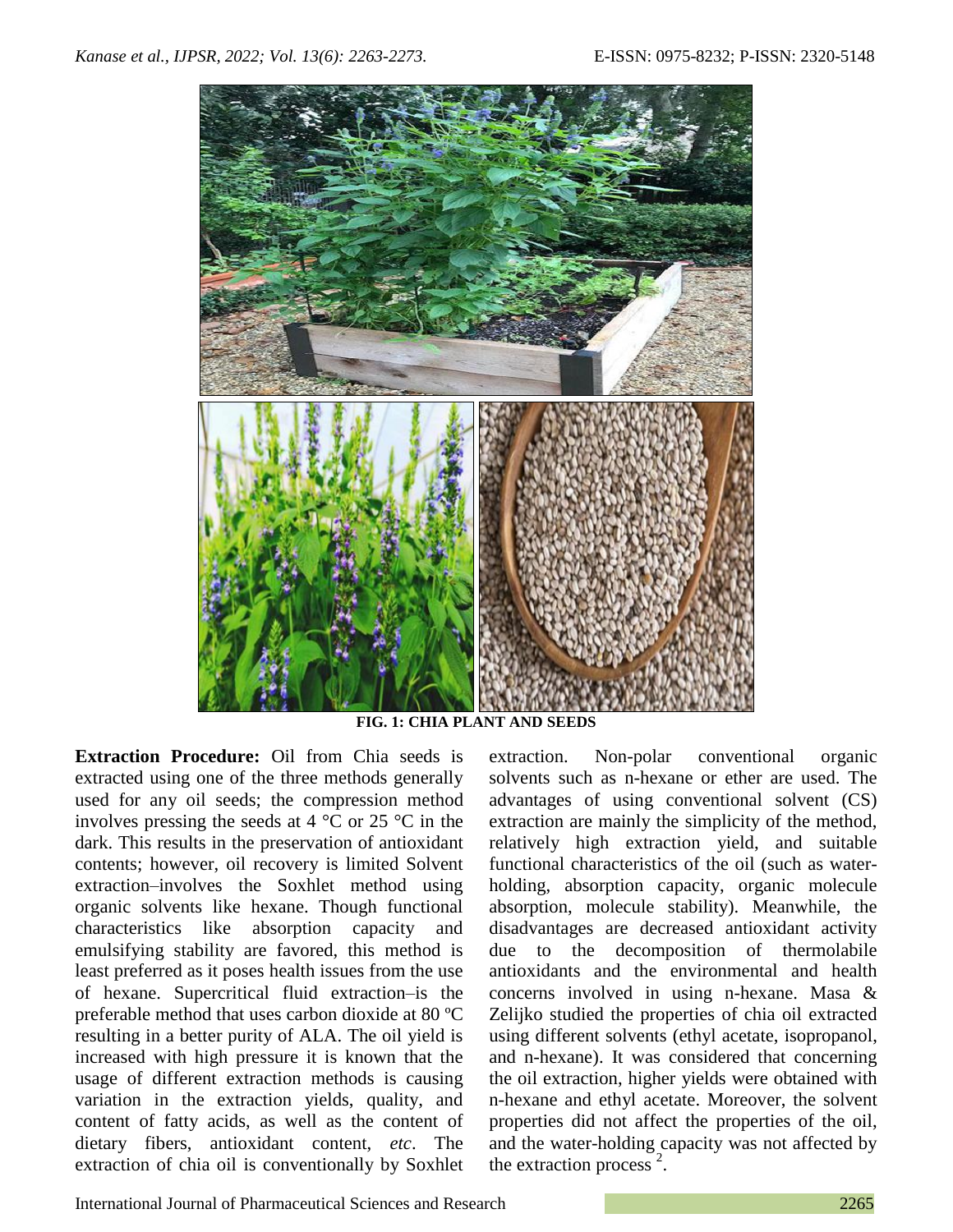A more suitable extraction method that has been used recently is supercritical fluid extraction (SFE), where carbon dioxide  $(CO<sub>2</sub>)$  is the most used solvent. Entering into the supercritical state depends on both temperature and pressure. A "supercritical" solvent exhibits the features of both a liquid and a gas. It can slide into porous materials as well as dissolve them. The advantages of using SFE compared to other techniques are the usage of a solvent with low density, viscosity, surface tension, and mild conditions of temperature and pressure, which leads to no degradation of the compounds. Not only  $CO<sub>2</sub>$  but also other solvents can be used for SFE. Meanwhile,  $CO<sub>2</sub>$  has beneficial properties such as a low temperature (31 ◦C) and low critical pressure. Supercritical extractions using  $CO<sub>2</sub>$  are common for the extraction of Chia oil. Subcritical extractions are also performed regularly, mostly by using propane in its subcritical state. The differing methods accomplish different goals. The pressure is maintained while the temperature is taken below the supercritical threshold. The solvent still maintains some of the hydrophobic extraction properties, but the lower temperatures protect the fragile constituents from denaturing  $2$ .

**Neutraceutical Properties:** The chemical composition of Chia seeds has been analyzed by many researchers. Chia seeds contain high content of fats (30-33%), carbohydrates (26-41%), dietary fiber (18-30%), proteins (15-25%), vitamins, minerals, and antioxidants  $24$ . The active constituents of chia seed, their chemical structure, and respective pharmacological activity is shown in **Table 1**. Pointing out, the major constituents of Chia oil are polyunsaturated fatty acids (PUFAs: α linolenic (ALA, ω-3 fatty acid) and linoleic (LA, ω-6 fatty acid) acids). Chia seeds contain 39% of oil (mass of dry seed), which consists of up to 68% of ω-3 and 19% of ω-6 fatty acid. The ratio between  $\omega$ -6 and  $\omega$ -3 fatty acids is 0.3:0.35<sup>25</sup>.

**Lipid Content:** Lipids are bioactive substances that the human organism needs to accumulate energy, form structural elements of cell membranes and regulate physiological functions. If there are no enzymatic systems capable of forming double bonds at positions n-3 and n-6, the organism cannot synthesize fatty acids, such as  $\omega$ -3 alpha-linolenic acid and ω-6 alpha-linoleic acid.

Therefore, it is necessary to provide the organism with a supply of lipids in food. Chia seeds contain 25 - 40% of fat, most of which is in the form of polyunsaturated fatty acids, such as ω-3 alphalinolenic acid and ω-6 alpha-linoleic acid. As a result of desaturation and elongation processes, these acids are converted into long-chain polyenoic acids, such as eicosapentaenoic acid (EPA) and docosahexaenoic acid (DHA). In chia seed oil, the ratio between ω-6 and ω-3 acids is 0.32-0.35. The high content of ω-3 acids in chia seed oil enables the reduction of the share of  $\omega$ -6 acids in daily food rations <sup>8</sup>. Apart from that, an adequate supply of unsaturated fatty acids reduces the risk of ischaemic heart disease and increases the immunity of the organism.

**PUFA's:** The chia seed contains important quantities of protein, minerals, fiber, polyphenols, and polyunsaturated fatty acids (PUFAs) and is currently known as one of the best plant sources of the omega-3 (n-3) fatty acid, α-linolenic acid (ALA)One of the unique characteristics of chia seeds is their high content of heart-healthy omega-3 fatty acids. About 75% of the fats in chia seeds consist of omega-3 alpha-linolenic acid (ALA), while about 20% consist of omega-6 fatty acids. These two major PUFAs show pharmacological benefits in anti-inflammatory effects, antidiabetic, anticancer effect *etc*<sup>19</sup>.

**Protein Content:** Proteins, peptides, amino acids, being different matrices, are necessary cell components enabling the normal function of the organism. The protein content of Chia seeds is around 17% - 26%; it is greater than the protein content in all other cereals (for instance, in corn, the protein content is 9.4%, rice is 6.5%, quinoa 14.1%, and in wheat 12.6%). The amount of the proteins in Chia seeds depends mainly upon environmental and agronomical factors. Most of the proteins in chia seeds are prolamins (538 g/kg of crude protein), followed by glutelins (230 g/kg of crude protein), globulins (70 g/ kg of crude protein), and albumins (39 g/kg of crude protein) the absence of protein gluten makes Chia seeds highly valued to patients who have the coeliac disease; moreover, food rich in proteins is highly recommended to the people who are fighting the weight loss <sup>13</sup>. Chia seeds contain more proteins than rice, maize, barley, or oats seeds. According to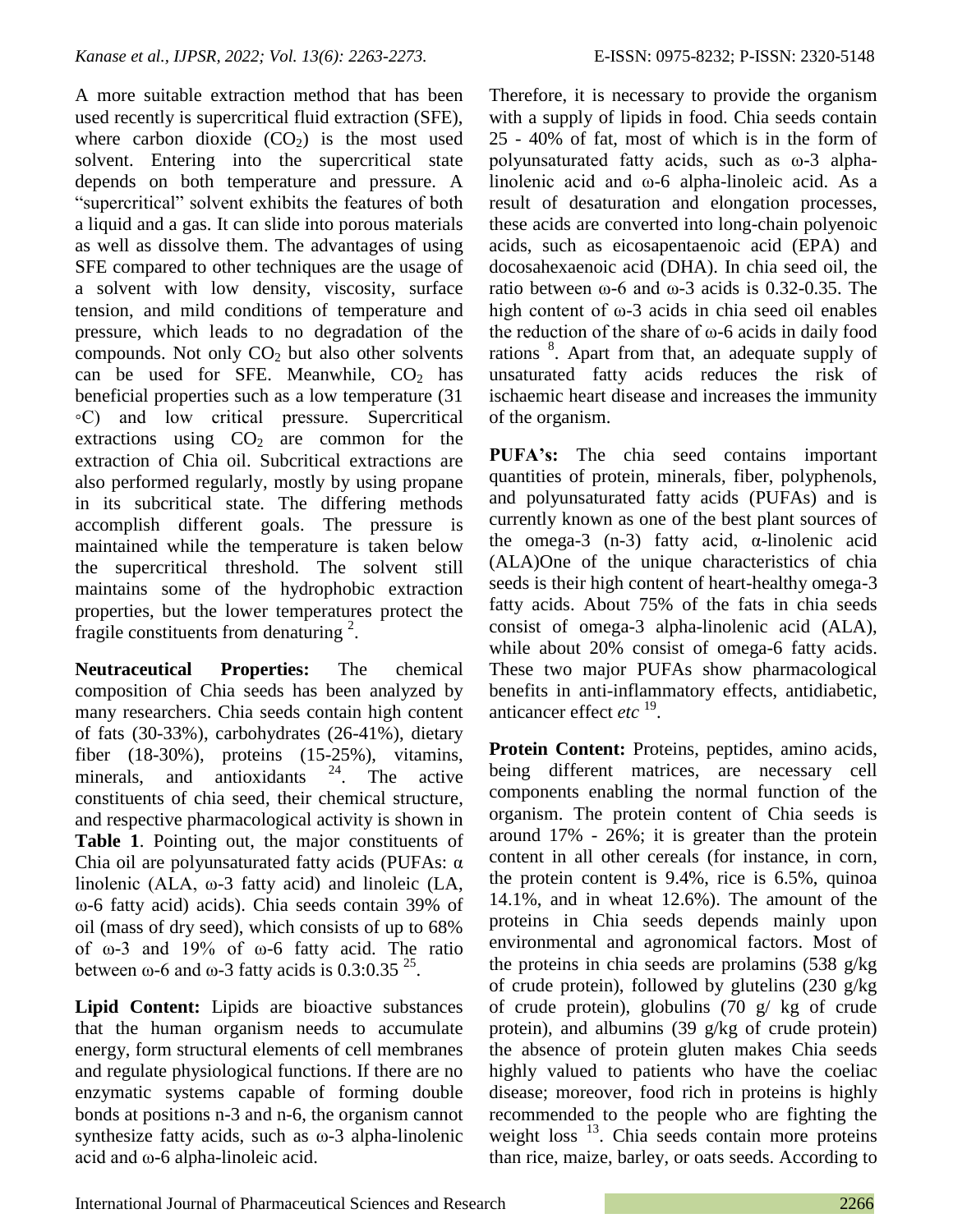the United States Department of Agriculture data, chia seeds contain 18 amino acids, including 7 exogenous amino acids, which are considered indispensable <sup>3</sup> . Chia seeds contain some exogenous amino acids (arginine, leucine, phenylalanine, valine, and lysine) and some endogenous amino acids (glutamic and aspartic acid, alanine, serine, and serine glycine). For example, the content of amino acid serine is 1.05 g/100 g, glutamic acid 3.50g/100 g, glycine 0.95 g/100 g, alanine 1.05 g/100 g, lysine 0.97 g/100 g, and histidine 0.53 g/100 g. The study by Orono and Paredes revealed that glutamic acid, which is responsible for the proper functioning of the brain, is the predominant amino acid in chia seeds  $10$ .

**Dietary Fiber:** Dietary fiber is an important component of everyday diet. Optimal consumption of dietary fiber, *i.e.,* 25-30 g/day, has a positive influence on health Fibre content in Chia seeds is very high. Chia seeds contain between 34 g and 40 g of dietary fiber per 100 g. In this specific amount, the insoluble fraction (IDF) represents approximately 85- 93%, while the soluble fraction (SDF) represents between 7-15% of the fiber content in chia seeds depending on the cultivation region's climate<sup>3</sup>. Chia seeds contain about twice as much fiber as bran, 4-5 times more than almonds, soy, quinoa, or amaranth. The high amount of fiber decreases the risk of coronary heart disease, the risk for diabetes type 2 and several types of cancer, kidney stones, hemorrhoids, and metabolic disorders; furthermore, a high amount of dietary fiber in daily meals decreases subsequent hunger.

**Vitamins and Minerals:** Vitamins and minerals are necessary for the normal function of the organism. An adequate supply of these elements enables optimal control of the number of hormones, growth regulators, and differentiation of cells and tissues. It also protects the organism from oxidative stress.

Chia seeds are a source of B vitamins: thiamine (0.62 mg/100 g), riboflavin (0.17 mg/100 g), niacin (883 mg/100 g), and folic acid (49 mg/100 g). Compared with rice and maize seeds, chia seeds contain more niacin and comparable amounts of thiamine and riboflavin. Apart from that, chia seeds are a source of minerals  $2^3$ . They contain 6 times more calcium, 11 times more phosphorus and 4 times more potassium than cow's milk.

**Antioxidants:** Chia seeds and their oil contain many natural antioxidants such as tocopherols, phytosterols, carotenoids, and polyphenolic compounds; polyphenolic compounds are the most important complexes that contribute to the antioxidant activity of Chia seeds. It is well known that they can scavenge free radicals, chelate ions, and donate hydrogens. Oxidation is an important biological process, which is indispensable for producing energy in the human organism. During metabolism, molecular oxygen is reduced to water. When electrons are being transferred, free reactive forms of oxygen are generated, such as hydrogen peroxide, hydroxyl, and peroxide radicals. Free radicals are considered the cause of neurological diseases, inflammations, immunodeficiency, aging, ischaemic heart disease, strokes, Alzheimer's and Parkinson"s diseases, and cancers. ω-3 fatty acids can block calcium and sodium channel dysfunctions, which can cause hypertension, improve heart rate variability, and protect ventricular arrhythmia. Chia seeds have detected the following substances: tocopherols, sterols (approx. 50% β-sitosterol), and polyphenolic compounds, such as protocatechuic acid gallic and p-coumaric acids, caffeic acid, chlorogenic acid, as well as epicatechin, quercetin, kaempferol, rutin, and apigenin  $^{26}$ . The total content of vitamin E in chia seeds is 238- 427 mg/kg, and it is comparable to peanut oil (398.6 mg/kg), but it is lower than in linseeds (588.5 mg/kg), sunflower (634.4 mg/kg) or soybean (1,797.6 mg/kg).

**Phenolic Content:** Focusing on phenolic content, dry Chia seeds contain 8.8% of phenolic compounds. Besides that, high levels of caffeic acid, chlorogenic acid, quercetin, rosmarinic acid, gallic, cinnamic, myricetin, and kaemferol are reported. Also, isoflavones, such as daidzein, glycitein, genistein are found in small amounts. Thomas reported that rosmarinic acid and daidzein are the major components found in Chia seeds, with the presence of caffeic acid, myricetin, quercetin, *etc.* Besides, in the same study, the vitamins A, B1, B2 and B3 were identified in Chia seeds for the first time  $15$ . Flavonoids quercetin, chlorogenic acid, and caffeic acid are proved to have anti-cancerogenic, antihypertensive and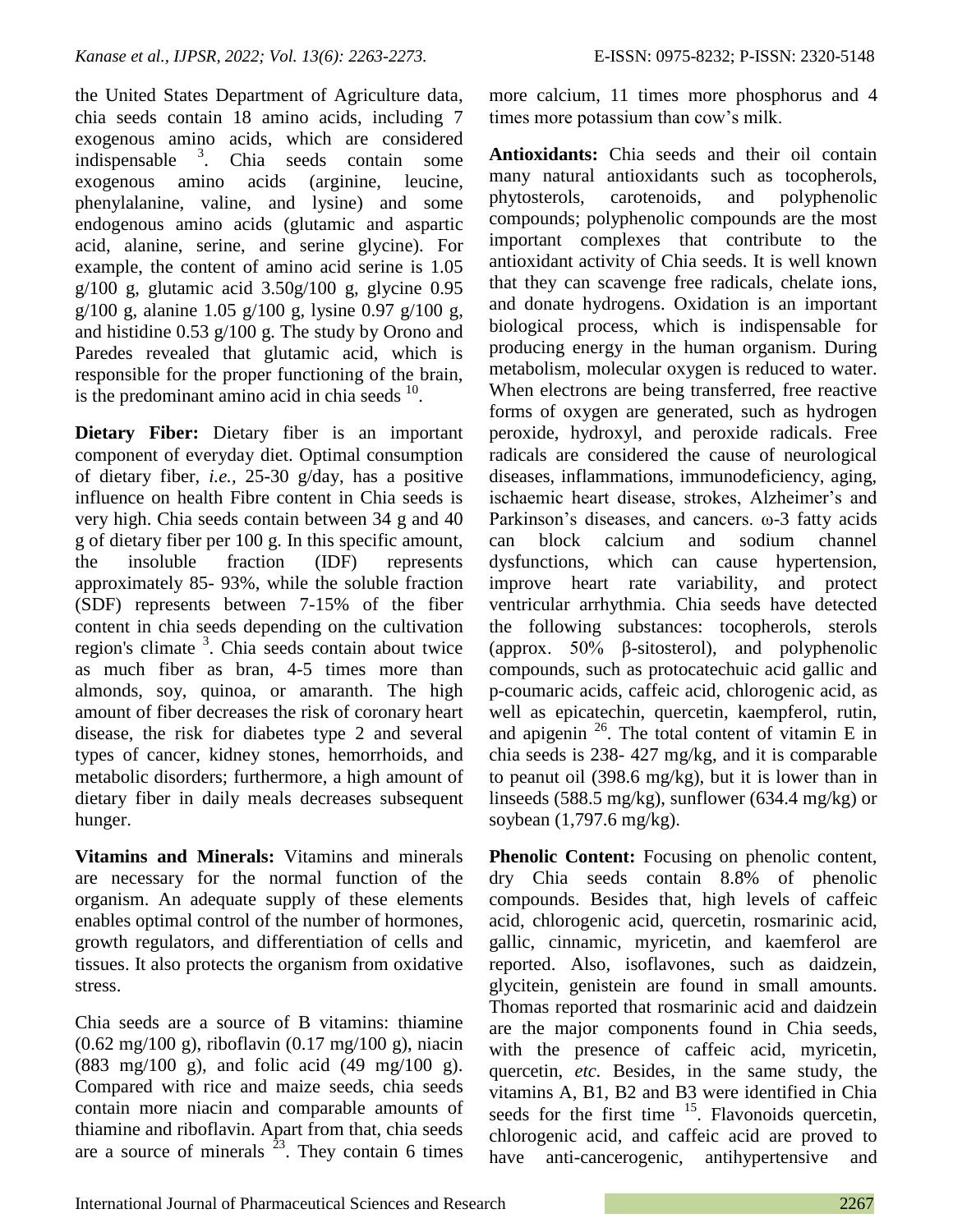neuron protective effects. Thomas, Rehman, and Nadeem mentioned that Chia seeds have no potentially toxic mycotoxins and gluten present.

Furthermore, Rahman and Nadeem described that Chia seeds are a great example of food rich in antioxidants <sup>6</sup>.

| S. no.           | Active compounds in Salvia<br>hispanica L. seeds | <b>Chemical structure</b> | <b>Biological activity</b>                                                              |
|------------------|--------------------------------------------------|---------------------------|-----------------------------------------------------------------------------------------|
| $\mathbf{1}$     | Omega-3 fatty acid, ω-3 fatty<br>acid, ω-3 ALA   |                           | anti-inflammatory<br>- antidiabetic -anticancer                                         |
|                  | Flavonoids                                       |                           |                                                                                         |
| $\sqrt{2}$       | Mycertin                                         | OH<br>OH                  | antioxidant                                                                             |
| $\mathfrak{Z}$   | Quercetin                                        |                           | antioxidant - anti-cancerogenic<br>- anti-hypertensive                                  |
| $\overline{4}$   | Kaempferol                                       |                           | antioxidant                                                                             |
| $\sqrt{5}$       | Caffeic acid                                     | H                         | antioxidant - anti-cancerogenic<br>- anti-hypertensive                                  |
| $\sqrt{6}$       | Rosmarinic acid                                  |                           | antioxidant                                                                             |
| $\boldsymbol{7}$ | Chlorogenic acid                                 |                           | antioxidant - anti-cancerogenic<br>- anti-hypertensive                                  |
| $\,8\,$          | Vitamins                                         | A, B1, B2, B3, C, D, E, K | Healthy skin for synthesizing<br>ATP for normal nervous and<br>digestive system working |

#### **TABLE 1: ACTIVE CONSTITUENTS PRESENT IN CHIA AND THEIR BIOLOGICAL ACTIVITY**

### **Applications of Chia Seeds:**

**Food Industry:** Several studies have been performed on the usage of chia seeds in the food industry. In the food industry, chia seeds can be used in different shapes: whole, ground, in the form of flour, oil, and gel. In 2000, the US Dietary guidelines suggested that chia can be used as primary food, but in a limited amount; consumption of no more than 48 g/daily is recommended. Chia seeds can be added or mixed into biscuits, pasta, cereals, snacks, and cakes as supplements.

Due to their hydrophilic properties, chia seeds can be used as substitutes for eggs and fat. They can absorb 12 times their weight in water. Chia gel may be used as a substitute for oil or eggs in baked products<sup>7</sup>. It was shown that chia oil could replace 25% of the egg in cakes. The nutritional value of butter can be increased by mixing it with chia oil in a proportion from 6.5% to 25% when the concentration of ω-3 fatty acid in chia fortified butter increases from 4.17% to 16.74%. Besides, recent studies showed that mucilage from chia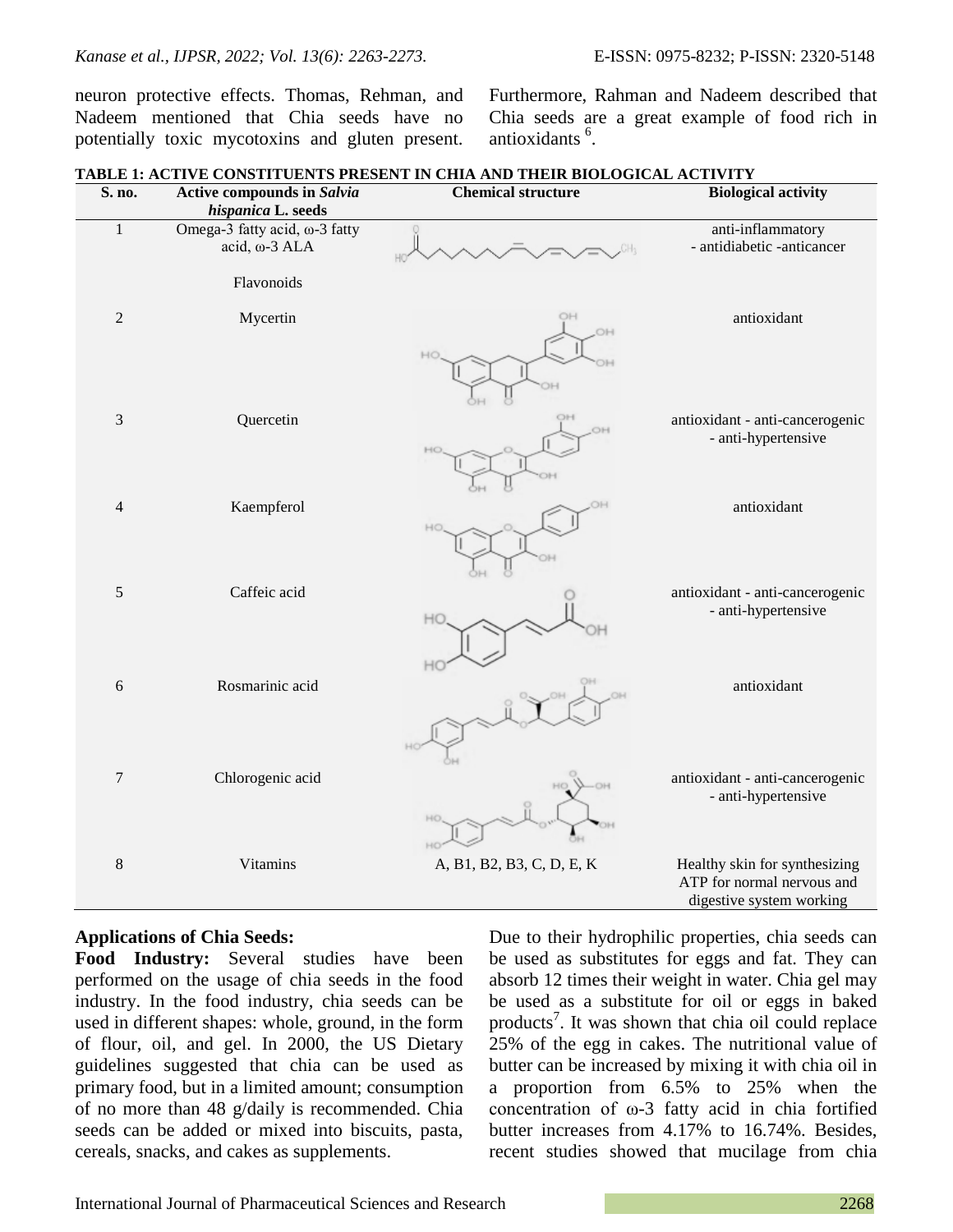seeds could be used as a functional coating with improved functional properties  $27$ .

**Chia Mucilage:** Chia mucilage could be employed in the food industry as a foam stabilizer, suspending agent, emulsifier, adhesive, or binder due to its water holding capacity and viscosity. Recent studies showed that mucilage from chia seeds could be used as a functional coating with improved functional properties. Compared with other hydrocolloids such as gum arabic, modified starch, and cellulose, chia mucilage has a low EAI emulsifying activity index. The mucilage showed a significant ability to stabilize emulsions; however, the emulsion's composition affected the potency  $20$ . The fact that the mucilage has such an ability to stabilize emulsions may be due to its capacity to adsorb in the solid or liquid interface and stabilize emulsions without chemical or enzymatic variations<sup>7</sup>. The mucilage obtained from chia seeds is a novel source of polysaccharides and could potentially generate interesting polymer blends for edible films and coating.

Edible films based on polysaccharides are potential substitutes for synthetic packaging. Mucilage can form edible films, but they are very slight and brittle. The addition of plasticizers may be carried out to advance the mechanical characteristics of edible films. Different plasticizers, such as polyols, have been applied to increase the flexibility and workability of such films. Amongst the plasticizers, glycerol is one of the most widely applied in filmmaking techniques. The chia mucilage hydrocolloid is an interesting constituent that may be applied to design new film-forming solutions  $\frac{9}{2}$ . The addition of glycerol to extracted hydrocolloids from the chia seed to make chia mucilage films was essential to provide homogenous and flexible films and is crucial to achieving suitable physicochemical, barrier, and mechanical properties  $16$ . The solubility of chia mucilage films can be fine-tuned by the glycerol content and improved with a higher proportion of glycerol. Water solubility in the chia mucilage films plasticized with different concentrations of glycerol increased considerably.

**Chia gum:** Chia seeds are a starting material in the food industry for their dietary fiber. Gum can be extracted from the dietary fiber fraction by using water as an additive to control viscosity, stability,

and texture. The chemical composition, molecular structure, and derived properties such as thermal stability or gelling ability are important factors determining the appropriateness of a polysaccharide in the food and pharmaceutical industries. The gum is also stable at high temperatures, way up to 224 °C. Maira and Norma investigated the chemical and functional properties of chia seed gum  $^{21}$ . They showed that chia gum contains 26.2% fat and when submitted to fat extraction, two gum fractions can be produced: gum with fat (FCG) and gum partially defatted (PDCG). They confirmed that PDCG has a higher content of protein, ash, and carbohydrate than FCG. Chia seed gum is a novel promising material  $4$ . However, due to limited information on the structural composition, it has not yet been industrially applied. Few investigations have been carried out on its thermal stability and functionality<br><sup>28</sup> Independing these characteristics will Understanding these characteristics will significantly broaden the potential of industrial application.

**Pharmaceutical use:** Chia oil can be incorporated into oil-in-water  $(O/W)$  emulsions as  $\omega$ -3 fatty acid delivery systems in food matrices. Sodium caseinate content and lactose addition strongly influence the stability and rheological properties of chia O/W emulsions. Moderate stability of chia O/W emulsions and Newtonian behavior is achieved by stabilization with a certain amount of emulsifier. Chia O/W emulsions have demonstrated low levels of primary and secondary oxidation products.

A recent study reports that spray-dried chia seed oil (CSO) microcapsules were prepared by using chia seed protein isolate (CPI), chia seed gum (CSG), and a CPI-CSG complex coacervate as shell materials. The CPI-CSG complex coacervate was found to be suitable for the delivery of CSO to the intestinal stage of digestion since almost all the unencapsulated oil was hydrolyzed, whereas only 60% of the oil encapsulated in the CPI-CSG shell was hydrolyzed during in vitro digestion <sup>9</sup>. It is reported that the leaves of Salvia hispanica L. contain an essential oil that comprises βcaryophyllene, globulol, β-pinene, α-humulene, and widdrol. Those compounds are believed to have strong repellent characteristics to a wide spectrum of insects<sup>29</sup>.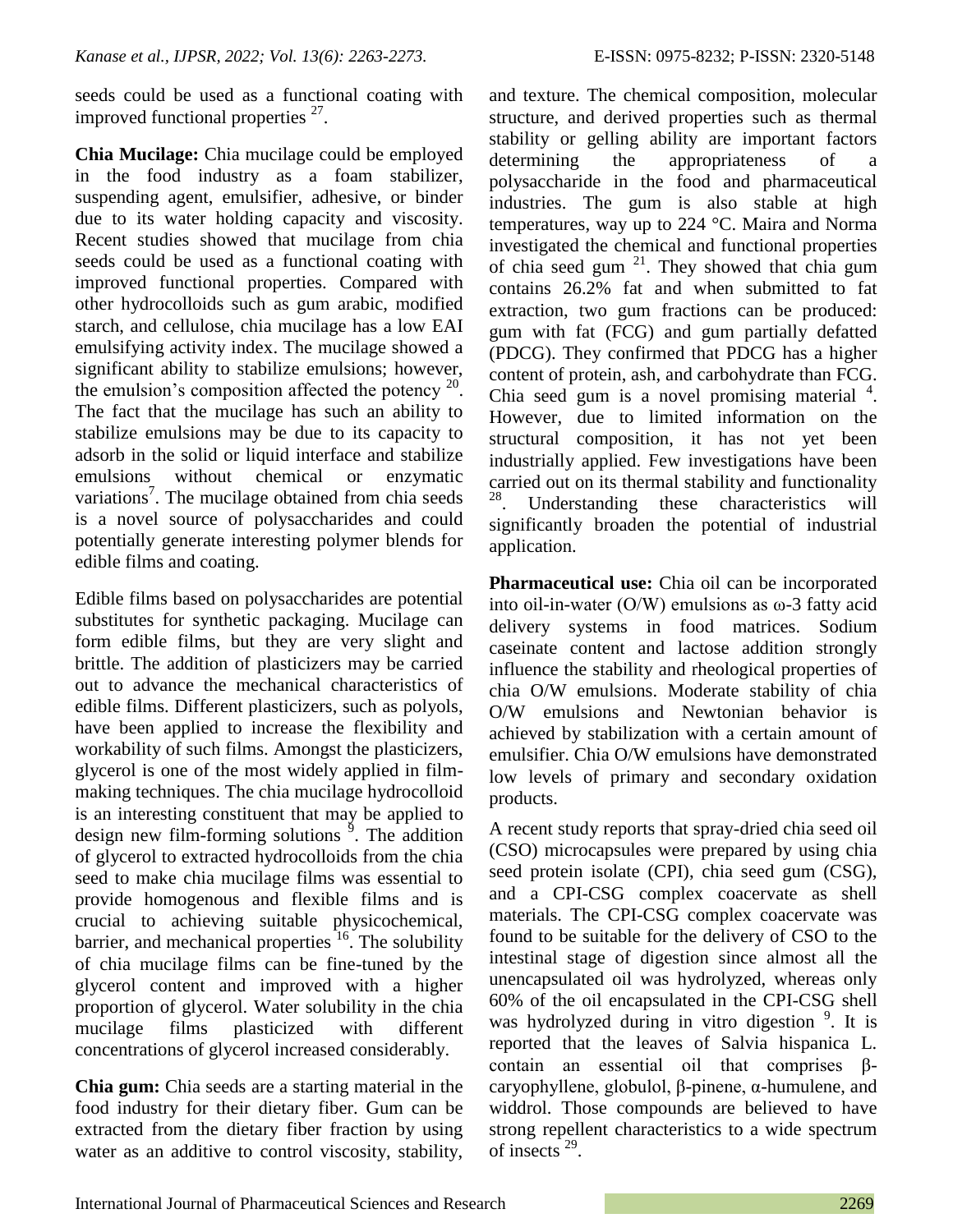**Anticancer Property:** Nutrition has a significant role in the initiation and progression of cancer. Dietary PUFAs have been shown to play an important alleviating role in various forms of human cancers. Several studies demonstrate the cytotoxic ability of PUFAs against different types of cancer cells and may act synergistically with current chemotherapeutic drugs. Arachidonic acid (20:4, n-6) derived from ALA induces apoptosis of tumor cells by converting sphingomyelin to ceramide that triggers the release of pro-apoptotic proteins. In addition, eicosanoids derived from AA act as active carcinogens or tumor promoters because of their pro-inflammatory actions and thus participate in cancer development  $\frac{1}{1}$ . Moreover, peanut oil rich in linoleic/oleic derived PUFAs protects against murine mammary cancer development by modulating tumor membrane fatty acids composition, lipoxygenase (LOX), and cyclooxygenase (COX) enzyme. Hence, it is hypothesized that chia seed oil, as it contains all the derived of α-linolenic, linoleic/oleic in good balance, may produce the same effect.

**In Atherothrombotic disease:** ALA (C18:3) is the primary fatty acid derived from the lipid fraction of chia seeds. Once inside the human system, ALA, an essential fatty acid, is converted to EPA and DHA by the sequential activities of  $\Delta 6$  and  $\Delta 5$ desaturases and carbon chain elongation with an intermediate docosapentaenoic acid (DPA). The primary conversion site is the liver, followed by enterocytes. After ALA conversion, very-lowdensity lipoproteins transport newly synthesized EPA/DPA/DHA away from the liver to other parts of the body<sup>18</sup>. During the conversions of ALA, PUFA derived from linoleic and linolenic fatty acids compete for metabolic enzymes; interestingly, this competition exists during esterification into plasma phospholipids and triglycerides. Moreover, an increased concentration of dietary C18:2 caused a decrease in the synthesis of long-chain PUFA derived from ALA (C18:3) and vice versa. The diet low achieves optimal conversion of ALA to EPA/DPA in both linoleic and linolenic and their derived fatty acids. Interestingly the extent of conversion of EPA to DPA to DHA varies between men and women  $^{22}$ . An elevation in plasma C-reactive proteins (CRP) is strongly associated with clinical definitions of

atherothrombotic disease. CRP possesses a direct pro-inflammatory effect on human endothelium exhibits synergy with hypercholesterolemia to increase CVD risk <sup>17</sup>. PUFAs suppress proinflammatory cytokine production by peripheral blood cells and inhibit lymphocyte proliferation, reducing the chances of initiation of atherothrombosis. Patients with higher CRP levels are associated with a diminished cholesterollowering response (29%), increasing cardiovascular risk. In patients receiving diabetes therapy, chia seeds reduced systolic blood pressure and CRP concentrations and increased serum ALA/EPA concentrations, however, they did not affect body weight.

**Anti Inflammatory Effect:** The inflammatory disorder is associated with pain, redness, and swelling, the severity of which leads to loss of vital functions. An interdependent chain of reactions is mediated by inflammatory molecules released from leukocytes. The key inflammatory mediators, including linoleic, derives eicosanoids, prostaglandin E2, and leukotriene B4, are derived from arachidonic acid  $1$ . However, lower risks of pro-inflammatory reactions are demonstrated with the Chia seed oil diet. The n3 PUFA in Chia seed oil is suggested to compete with arachidonic acid to incorporate into the membrane  $^{22}$ . Hence, generate slightly modified prostaglandins and eicosanoids *viz.,* LTE5, LTB5, and PGE3, which induce a lesser extent of inflammation via reduced induction of COX-2 as shown in **Fig. 2.**



**SEED OIL**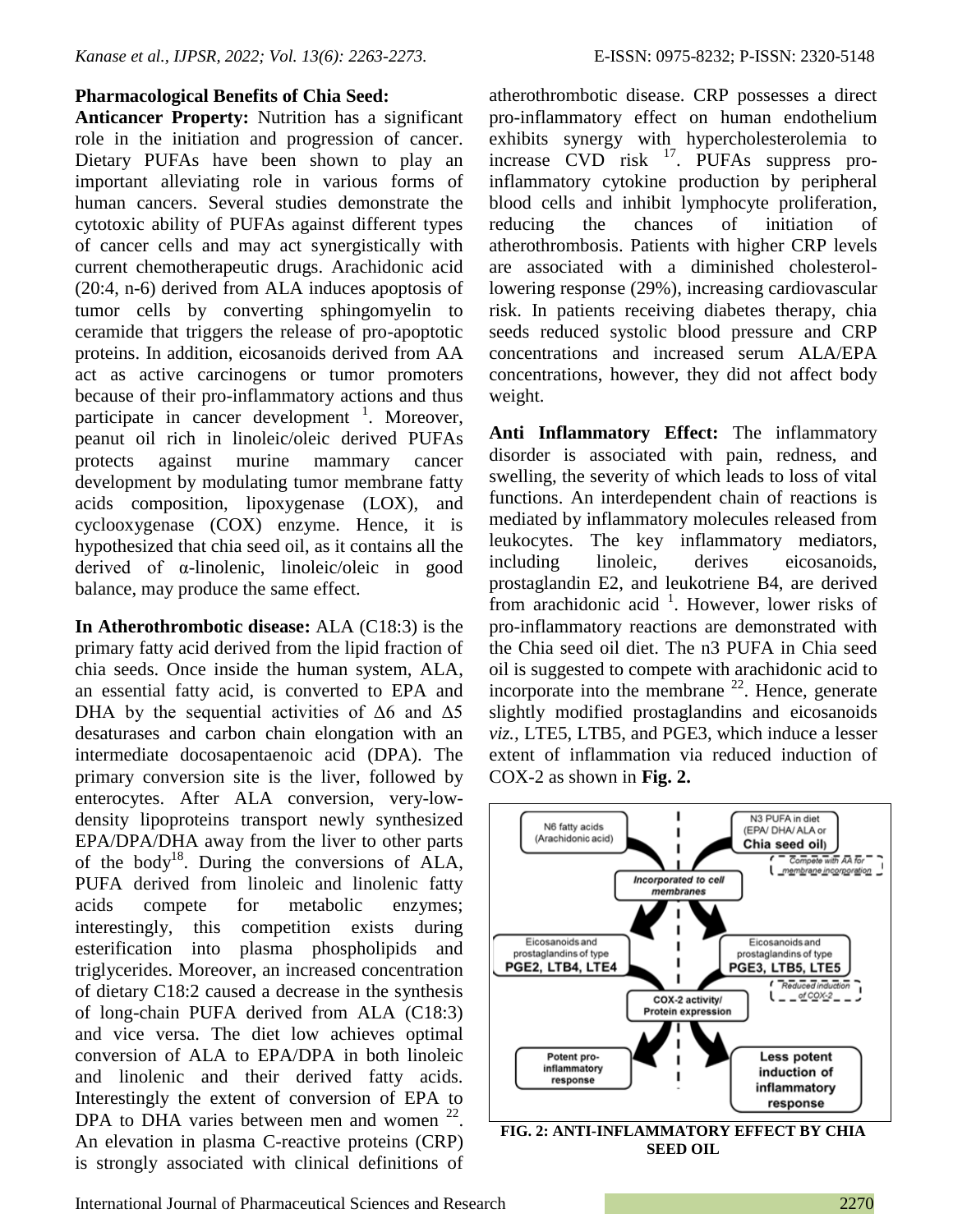**Antidiabetic Effect:** A few reports demonstrated Chia's potentially beneficial physiological effects against the risk factors for Type 2 diabetes in experimental animals. In a 6-month crossover study type, 2 diabetic subjects consuming Chia daily (37g/d) demonstrated lower blood pressure, lower pro-inflammatory markers, and coagulation factors. In another study, there was a significant reduction in waist circumference in healthy individuals after a month of Chia supplementation, however, there was no change in body weight, suggesting the specific loss of fat mass. In an achronic treatment regime, dietary chia seed reduced the visceral adiposity and insulin resistance among sucroseinduced diabetic rats suggesting its role in lipid and glucose homeostasis  $30$ . In a separate study, Chia enriched diet modulated dyslipidemia, liver TAG, fatty acid oxidase, acetyl-CoA carboxylase and glucose-6- phosphate dehydrogenase. Protein levels of PPARα increased, and the increased mature form of SREBP-1 (Sterol regulatory elementbinding protein-1) levels in the sucrose-rich diet  $(SRD)$  was normalized by chia  $34$ . This study attributed some key mechanisms to the biological effects of dietary chia seed in preventing and normalizing/improving dyslipidemia and liver steatosis in an insulin-resistant rat model.

**Antihyperlipidemic and antihypercholesterolemia:** Chia seed diet in rats reduced dyslipidemia and visceral adiposity. The chia diet caused lower triacylglycerol levels, increased HDL cholesterol and linolenic, and derived fatty acids in rat serum. The blending of chia seeds and different types of oils are reduced oxidative stress *in-vivo* in obese Wistar rats. In addition, stearoyl-CoA desaturase-1 products were depleted in the heart, liver, and adipose tissue of chia seed-supplemented rats. In a separate study, dietary chia seeds prevented the onset of dyslipidemia and insulin resistance (IR) in the rats fed with the sucrose-rich diet <sup>6</sup>. Dietary chia seed also reduced the visceral adiposity. In addition, Chia oil also reduced adipocyte hypertrophy, lipolysis, and the anti-lipolytic action of insulin among high sucrose rats. Interestingly, chia-fed pigs and rabbits resulted in an increase of PUFA in meat fats as well as aroma and flavor <sup>35</sup>. The combination of different seeds mixtures has been shown to increase PUFA levels in the plasma and liver of experimental animals and the antiatherogenic, hypolipidemic, and immune modulator effects, which may attribute to the antioxidant potential of unsaturated fatty acids especially ALA present in the seed mixture  $\frac{8}{3}$ .

**Antioxidant Effect:** Chia seed is a potential source of antioxidants with chlorogenic acid, caffeic acid, myricetin, quercetin, tocopherol, phytosterol, carotenoid, phenolic compounds, and kaempferol which are believed to have cardiac, hepatic protective effects, anti-aging, and anti-carcinogenic characteristics. Several reports demonstrate the potent antioxidant property of chia seeds among *invitro* assays. Among the obesity model of rats, dietary chia oil induced the expression of HSP70 and HSP25 in skeletal muscle and restored superoxide dismutase and glutathione peroxidase expression <sup>5</sup>. In addition, extended treatment with chia seed and short treatment with chia oil restored peroxisome proliferator-activated receptor-γ coactivator-1α (PGC-1α) expression.

**Neuroprotective Effect:** The study, "Neuroprotective effect from Salvia hispanica peptide fractions on pro‐inflammatory modulation of HMC3 microglial cells," was published in the Journal of Food Chemistry. Microglia are a type of brain cell that play important roles in nervous system immunity. While these cells are crucial for protecting the brain from infectious invaders, once over-activated, they can also help drive inflammation in the brain . This neuroinflammation is believed to contribute to numerous neurological conditions, including Parkinson"s disease. "A byproduct during the production of chia oils is the protein portion, which is a promising source of bioactive peptides [small proteins], with application in the prevention and treatment of chronic metabolic diseases," the researchers wrote in the study to examine this, the researchers investigated the effect of proteins extracted from chia seeds on microglia<sup>1</sup>. Specifically, they used the HMC3 cell line. This line of microglia has been immortalized (engineered to divide indefinitely), which makes the cells easier to study in dishes in a lab. Because microglia become activated in response to infection, the researchers also treated the HMC3 cells with a bacterial molecule called lipopolysaccharide (LPS) that activates them. In response to LPS treatment, the HMC3 cells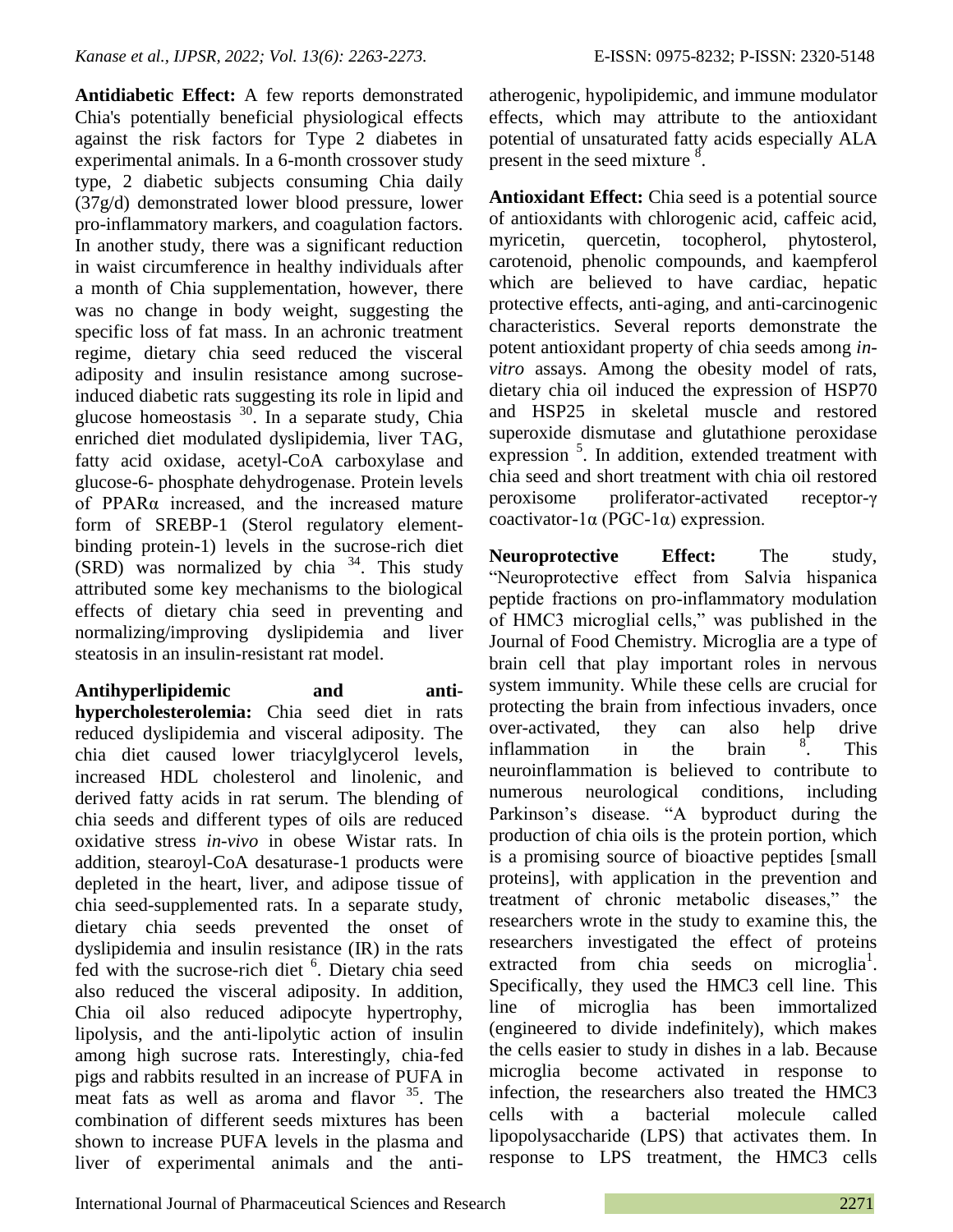produced increased levels of ROS, as well as other pro-inflammatory molecules, including nitric oxide, tumor necrosis factor-alpha, and various interleukins  $31$ .

Pre-treatment with the chia protein fractions significantly decreased all LPS-induced inflammatory processes. The greatest reductions across all of these inflammatory markers were seen after pre-treatment with the 1-3 kDa fraction. This study supports the anti-inflammatory action of proteins in chia seeds, particularly peptides in the 1-3 kDa fraction. This fraction is an important study target for future research on the neuroprotective effect"

**CONCLUSION:** Seeds of *Salvia hispanica L*. (Chia), traditional food in Mexico, is currently consumed in Kerala and some parts of Maharashtra for various health benefits. Recently, there have been many discussions and studies about the health benefits and use of this seed. Chia seeds contain a high-fat content, carbohydrates, dietary fiber, proteins, vitamins (A, B1, B2 and B3), minerals, and antioxidants. Furthermore, chia seeds contain flavonoids, quercetin, chlorogenic acid and caffeic acid, which are proven to have anti-cancerogenic, antihypertensive and neuron protective effects. Furthermore, chia seeds are a rich source of nutrients such as polyunsaturated omega-3 fatty acids that protect from inflammation, improve cognitive performance and lower the level of cholesterol.

Chia seeds contain antioxidant compounds that reduce the risk of chronic diseases (cancer and heart attack) and offer protection against some disorders such as diabetes, Alzheimer"s and Parkinson"s disease. Moreover, the high amount of fiber decreases the risk of coronary heart disease, the risk for diabetes type 2, and several types of cancer.

**ACKNOWLEDGEMENT:** We, the authors, are pleasured to thank the Management of Oriental College of Pharmacy, Sanpada, Navi Mumbai-400705, our Guide Dr. Mrs. Vanita G. Kanase, and Principle Dr. Mrs. Sudha Rathod.

**CONFLICTS OF INTEREST:** There are no conflicts of interest among any of the authors of this paper.

### **REFERENCES:**

- 1. Pal D and Raj K: Chia seed in health and disease prevention: present usage and future perspectives. International Journal of Pharmaceutical Science and Research 2020; 10.13040/IJPSR.0975-8232.11(9).4123-33
- 2. Masa K, Zeljko K and Maja I: Chia seeds (Salvia hispanica): An overview-Phytochemical profile, isolation, methods and application. Multidisciplinary Digital Publishing Society 2019; 25010011.
- 3. Yakindra T and Jitraporn V: Physicochemical and thermal characteristics of Australian Chia seed oil. Elsevier, Food Chemistry 2017; 228: 394-402.
- 4. Yakindra T, Benu A and Raju A: Preparation characterization of chia seed protein isolate-chia seed gum complex coacervates. Elsevier, Food Hydrocolloids 2016; 554-563.
- 5. Sakshi V, Dharmesh KG and Darpini P: Evaluation of Antioxidant and Anti-Parkinson activity of portulaca oleracea seed Methanolic Extract. European Journal of Medicinal Plants 2020; EJMP. 54927.
- 6. Rahman U and Nadeem M; Nutritional therapeutic Perspective of Chia (*Salvia hispanica*): a review. Journal of Food Science and Technology 2016; 53(4): 1750-1758.
- 7. Bruna F and Mariana A: Chia seeds products: An Overview. Springer Science+Business Media Dordrecht 2017; 10.1007/s11101-017-9511-7.
- 8. Creus A, Ferreira MR, Oliva ME and Lombardo YB: Mechanisms involved in the improvement of lipotoxicity and impaired lipid metabolism by dietary α-linolenic acid rich Saliva hispanica L (Salba) seed in the heart of dyslipidemic insulin-resistant rats. J Clin Bio Med 2016; 5: 18.
- 9. Swee Y, Wan H and Shheau T: The promising future of chia Salvia hispanica L. Biomed Research Journal 2016; 171956.
- 10. Orona D and Paredes O: Chia-The new golden seed for 21st century. Sustainable protein source 2017; B978-0-12- 802778-3.00017-2
- 11. Ana F and Souza P: Prebiotic and probiotics in foods: challenges, innovations and advances. Advances in Food and Nutrition Research 2020; bs.afnr.2020.06.009.
- 12. Lye C and Amin I: Application of proteases for the production of bioactive peptides. Enzymes in Food Biotechnology 2019; B 978-0-12-813280-7.00015-3
- 13. Amdadul MD and Benu A: Food proteins, structure, and function. Reference Module in Food Science 2016; B978- 0-08-100596-5.03057-2.
- 14. Maria M and Patricia M: Functional food ingredients from plants. Advances in Food and Nutrition Research 2019; bs.afnr.2019.02.002.
- 15. Thomas M and Thomas A: Emerging industrial oil crops. Industrial Oil Crops 2016; B978-1-893997-98-1.00011-7.
- 16. Marija D and Zeina J: Pre-eclampsia and diet. Reference Module in Food Science 2018; B978-0-08- 100596.521342-5.
- 17. Marina N and Marcelo R: C reactive protein and fatty acids. The Molecular Nutrition of fats 2019; B978-0-12- 811297-7.00009-3.
- 18. Aylin A and Filiz A: Chia seed (*Salvia hispanica*) added yogurt reduces short-term food intake and increases satiety: randomised controlled trial. Nutrition Research and Practice 2017; 11(5): 412-418.
- 19. Bartosz K and Joanna K: The chemical composition and nutritional value of chia seeds-current state of knowledge. Nutrients MDPI 2019; 11,1142,doi:10.3390/nu11061242.